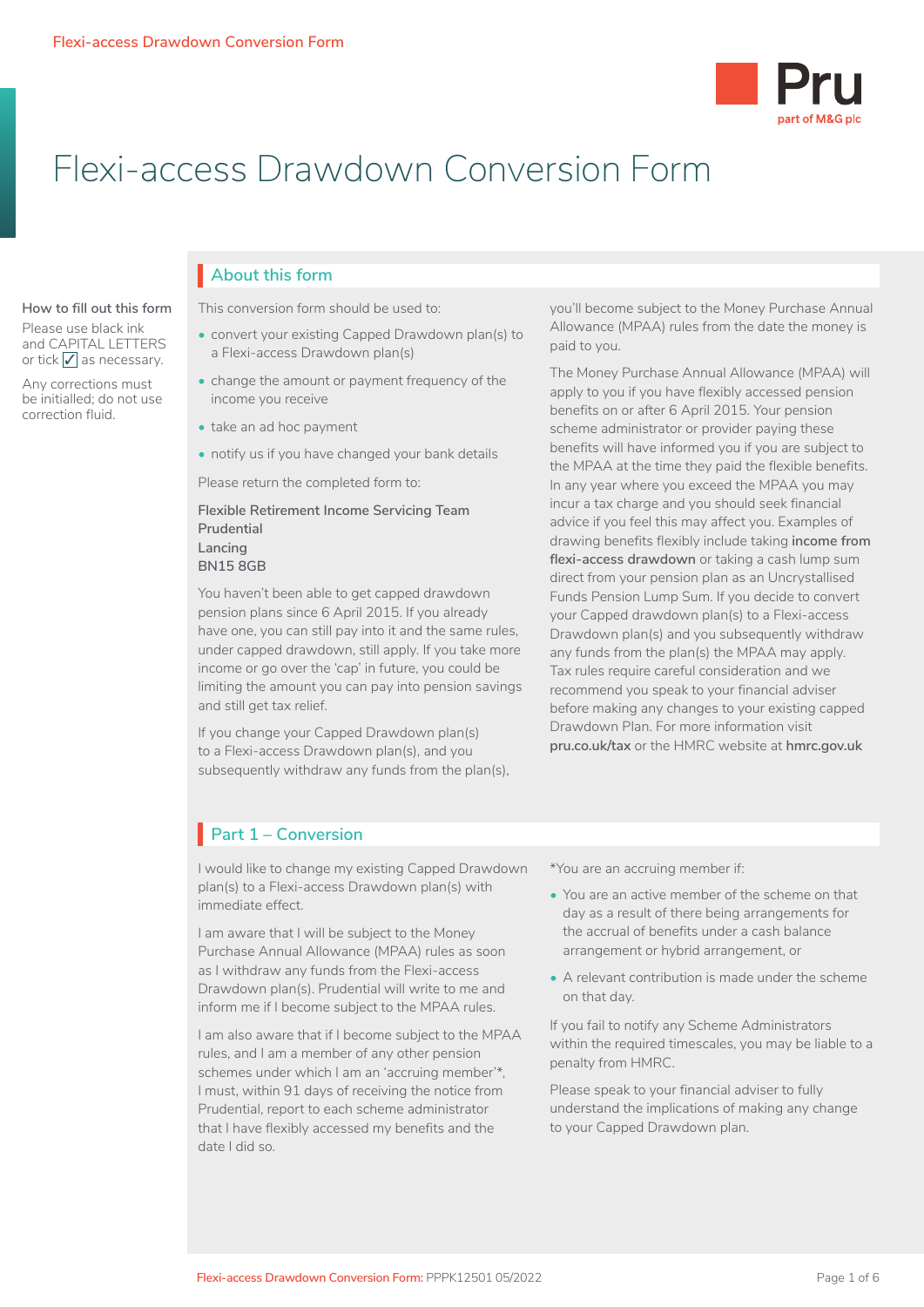| Title<br>Mr<br>Mrs<br><b>Miss</b><br>Ms                                                                                                    | Other                                                                                                               |
|--------------------------------------------------------------------------------------------------------------------------------------------|---------------------------------------------------------------------------------------------------------------------|
| Surname                                                                                                                                    | <b>Other Names</b>                                                                                                  |
|                                                                                                                                            |                                                                                                                     |
|                                                                                                                                            |                                                                                                                     |
| National Insurance (NI) number                                                                                                             |                                                                                                                     |
|                                                                                                                                            |                                                                                                                     |
| If you have more than one Capped Drawdown plan and would like to convert all<br>your plans to Flexi-access Drawdown, please tick this box. |                                                                                                                     |
| Alternatively, please enter the plan numbers below.                                                                                        |                                                                                                                     |
| Plan Number(s)                                                                                                                             |                                                                                                                     |
|                                                                                                                                            |                                                                                                                     |
|                                                                                                                                            |                                                                                                                     |
|                                                                                                                                            |                                                                                                                     |
| Part 2 - Income and payment changes                                                                                                        |                                                                                                                     |
| Regular Income                                                                                                                             |                                                                                                                     |
| Please state the amount of gross annual income you want to draw                                                                            |                                                                                                                     |
| Plan Number                                                                                                                                | Amount of Income                                                                                                    |
|                                                                                                                                            | £                                                                                                                   |
| Plan Number                                                                                                                                | Amount of Income                                                                                                    |
|                                                                                                                                            | $\pounds$                                                                                                           |
|                                                                                                                                            |                                                                                                                     |
| Plan Number                                                                                                                                | Amount of Income<br>$\pounds$                                                                                       |
|                                                                                                                                            |                                                                                                                     |
| Plan Number                                                                                                                                | Amount of Income                                                                                                    |
|                                                                                                                                            | £                                                                                                                   |
| How often would you like<br>Monthly<br>your income to be paid?                                                                             | Half Yearly<br>Quarterly<br>Yearly                                                                                  |
| <b>Start Date</b><br>$M_{\odot}$<br>M<br>D<br>D.<br>Y                                                                                      |                                                                                                                     |
| One off payments                                                                                                                           |                                                                                                                     |
| Please state the amount of the gross one off payment you would like made to you                                                            |                                                                                                                     |
| $\pounds$                                                                                                                                  |                                                                                                                     |
|                                                                                                                                            |                                                                                                                     |
| details below*:                                                                                                                            | Income will be taken proportionately across all funds. If you wish to provide alternative instructions, please give |
|                                                                                                                                            |                                                                                                                     |
|                                                                                                                                            |                                                                                                                     |
|                                                                                                                                            |                                                                                                                     |
|                                                                                                                                            |                                                                                                                     |
|                                                                                                                                            |                                                                                                                     |
|                                                                                                                                            |                                                                                                                     |

**\* Please note if you have a Flexible Retirement Portfolio Income Drawdown plan, income can only be taken proportionately across all funds or from one specific fund.**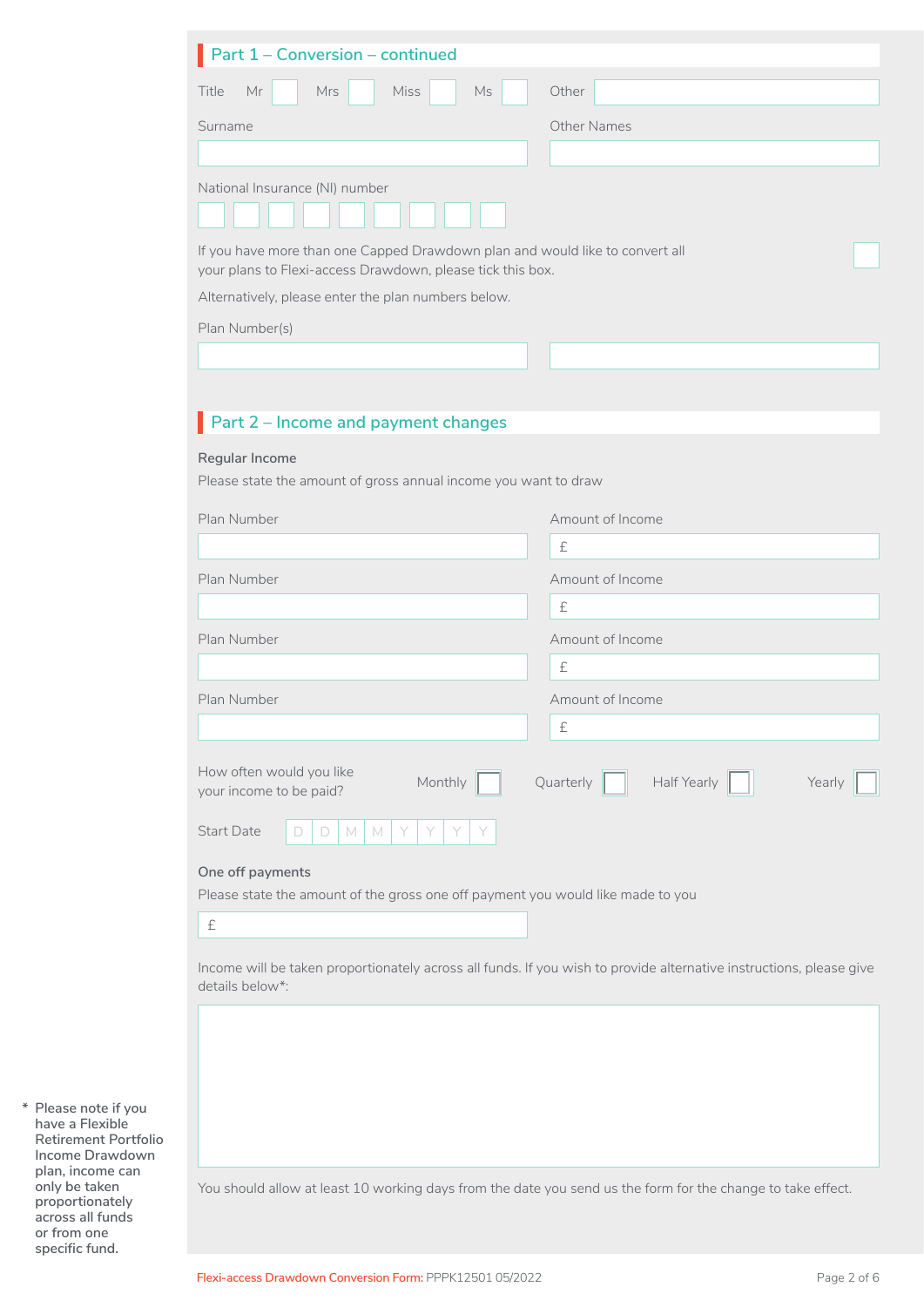## **Part 3 – Change of bank details**

We can only make payments to an account which bears your name and that can accept BACS and CHAPS payments. Please check with your bank/building society that they can accept these payments into this account and that the details are sufficient for their requirements.

**Please give full details of where you would like payments to be made, if different to what we hold on file already.**

| <b>Bank/Building Society Name</b>                  |                                |
|----------------------------------------------------|--------------------------------|
|                                                    |                                |
| Address                                            |                                |
|                                                    |                                |
|                                                    |                                |
|                                                    | Postcode                       |
| Sort Code                                          | Roll Number (Building Society) |
| $\hspace{0.1mm}-\hspace{0.1mm}$<br>$\qquad \qquad$ |                                |
| <b>Account Number</b>                              |                                |
|                                                    |                                |
| Name(s) in which the account is held               |                                |
|                                                    |                                |
|                                                    |                                |

## **Part 4 – Declaration** I

If you wish to convert your existing Prudential Capped Drawdown plan to a Flexi-access Drawdown plan, we are required by the Financial Conduct Authority to highlight some risks to you.

| Question                                                                        | <b>Risk Warning</b>                                                                                                                                                                                                                              |
|---------------------------------------------------------------------------------|--------------------------------------------------------------------------------------------------------------------------------------------------------------------------------------------------------------------------------------------------|
| Do you need the income from your<br>Drawdown plan to support you in retirement? | The risk is your money could run out and you<br>could have to rely on another source of income, for<br>example the state pension.                                                                                                                |
| Are you aware of how much you will be taxed?                                    | The risks are:<br>• You may need to pay additional tax or reclaim<br>overpaid tax from HMRC for payments<br>• You may pay a higher rate of tax on this and any<br>other income                                                                   |
| Are you considering reinvesting your money?                                     | The risk is you could end up paying higher charges<br>and costs if you choose to reinvest your money<br>elsewhere. In addition, if you reinvest your money<br>in a different product the tax treatment in the new<br>product could be different. |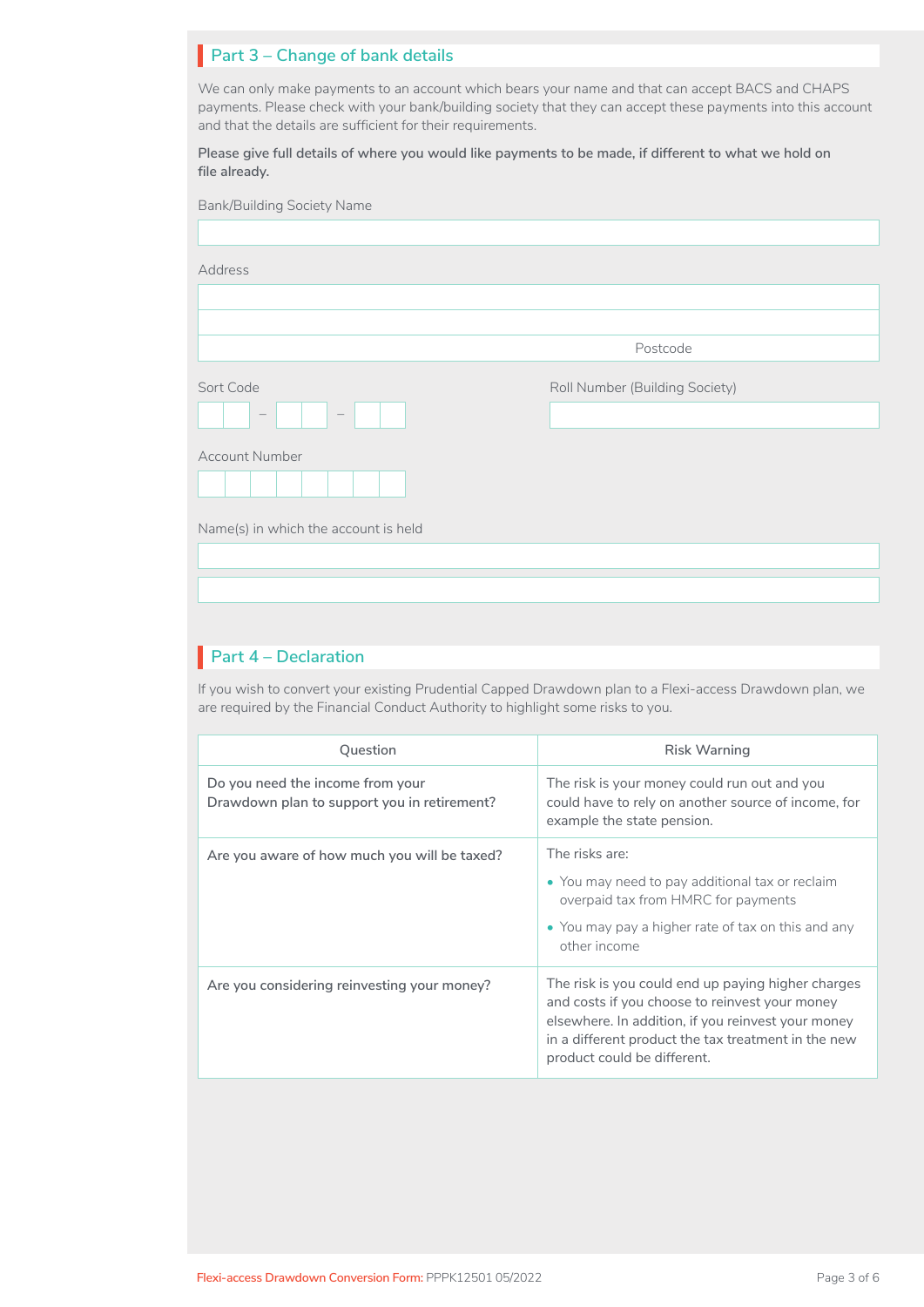| <b>Part 4 - Declaration - continued</b>                                                                                 |                                                                                                                                                                                                                                                                                                              |  |  |
|-------------------------------------------------------------------------------------------------------------------------|--------------------------------------------------------------------------------------------------------------------------------------------------------------------------------------------------------------------------------------------------------------------------------------------------------------|--|--|
| Question                                                                                                                | <b>Risk Warning</b>                                                                                                                                                                                                                                                                                          |  |  |
| Are you aware of investment scams?                                                                                      | If someone gets in touch with you about an<br>investment or business opportunity that you've not<br>spoken to them about before, be wary. It could be<br>a pension scam - and you could end up not only<br>losing all your money, but having to pay charges of<br>up to 55%, plus extra fees on top of that. |  |  |
|                                                                                                                         | Speaking to Pension Wise or MoneyHelper<br>or dealing with a financial adviser, can help to<br>minimise the risk of falling victim to a scam.                                                                                                                                                                |  |  |
|                                                                                                                         | For more on how to protect yourself from scams,<br>visit the Pension Regulator's website: pension-<br>scams.com or you can go to: pru.co.uk/scams                                                                                                                                                            |  |  |
| Are you aware of the impact that changing the<br>amount of income you receive may have on any<br>means tested benefits? | The risk is your entitlement to any means tested<br>benefits you receive, such as Housing Benefit or<br>Income Support, may be impacted.                                                                                                                                                                     |  |  |
| Have you considered the impact on any debts<br>you have?                                                                | If you have any debts then the risk is any creditors<br>could have a claim on any money you receive.                                                                                                                                                                                                         |  |  |
| Are you planning on making future investments<br>into a pension?                                                        | The risk is, by converting your Capped Drawdown<br>plan(s) to flexi access drawdown, you may be<br>restricting the amount you can invest into a pension<br>in the future and still get tax relief.                                                                                                           |  |  |
| Have you shopped around?                                                                                                | The risk is, if you haven't shopped around, you<br>haven't considered the availability of the different<br>options and features that alternative drawdown<br>products have, such as different investment options<br>and charging structures.                                                                 |  |  |

**\* There are a number of possible ways you may trigger the Money Purchase Annual Allowance (MPAA) when accessing your benefits flexibly.** 

**Your pension scheme or provider will have informed you if this is the case.**

**For further information please speak to your financial adviser.**

Have you previously accessed any benefits flexibly and are already subject to the  $\gamma_{\rm es}$   $\gamma_{\rm es}$  No Money Purchase Annual Allowance (MPAA) rules?\*

If yes, please advise the date you triggered the MPAA rules  $\Box$  D  $\Box$  M M

Please arrange for my Drawdown instructions to be altered, or applied, as detailed in this form.

Your signature

| Date |        |   |   |     |  |  |
|------|--------|---|---|-----|--|--|
|      | $\Box$ | M | M | , Y |  |  |

**Please confirm if you have received free, impartial guidance from Pension Wise – the Government guidance service** 

**Yes**, I have used Pension Wise, the Government guidance service. ganaan<br>Dal

□□ **No, I** have not used Pension Wise, the Government guidance service.

LJ

[ IT Irr I rj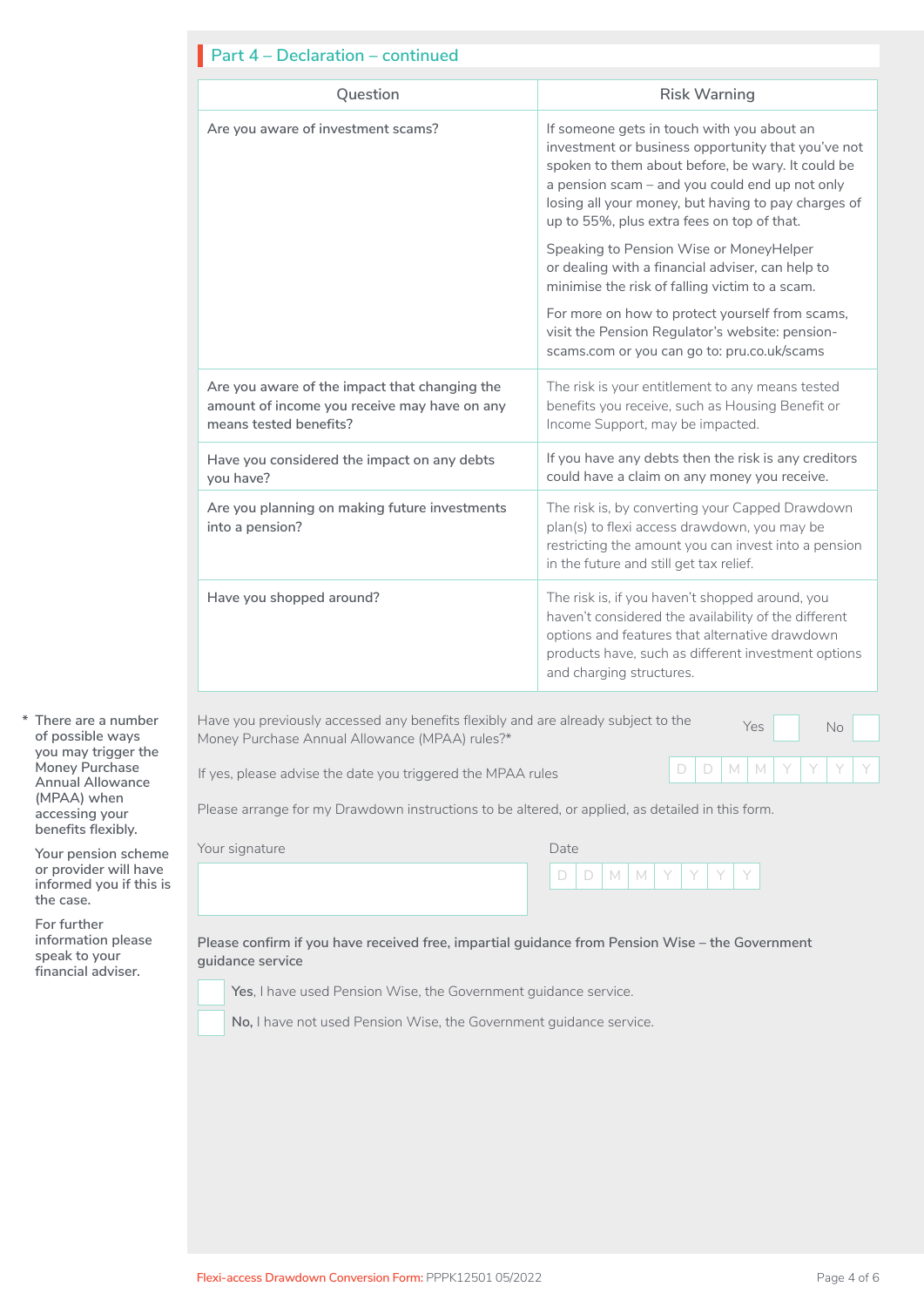## **Part 4 – Declaration – continued**

#### **How we use your personal information**

For a copy of our latest Data Protection Notice, please visit **[pru.co.uk/mydata](https://www.pru.co.uk/mydata)**. This details how and why we use your personal information (including any sensitive personal information), who we may share it with and your rights around your personal information. Alternatively, you can request a hard copy to be sent to you by writing to **The Data Protection Officer, Customer Service Centre, Lancing BN15 8GB**.

Please note that we collect personal information from you that is necessary for us to either provide you with the product or service you've requested or to comply with statutory or contractual requirements. Unfortunately if you don't provide all of the information we require this may mean we are unable to provide our products and services to you.

| Part 5 - Advisers Details (Financial Adviser to complete) |                                 |            |    |  |
|-----------------------------------------------------------|---------------------------------|------------|----|--|
| Was advice given?                                         |                                 | <b>Yes</b> | No |  |
| Registered Individual's forename                          | Registered Individual's Surname |            |    |  |
|                                                           |                                 |            |    |  |
| Please provide your FCA Individual Reference Number (IRN) |                                 |            |    |  |
| e.g. $ABC12345$                                           |                                 |            |    |  |

**Flexi-access Drawdown Conversion Form:** PPPK12501 05/2022 Page 5 of 6